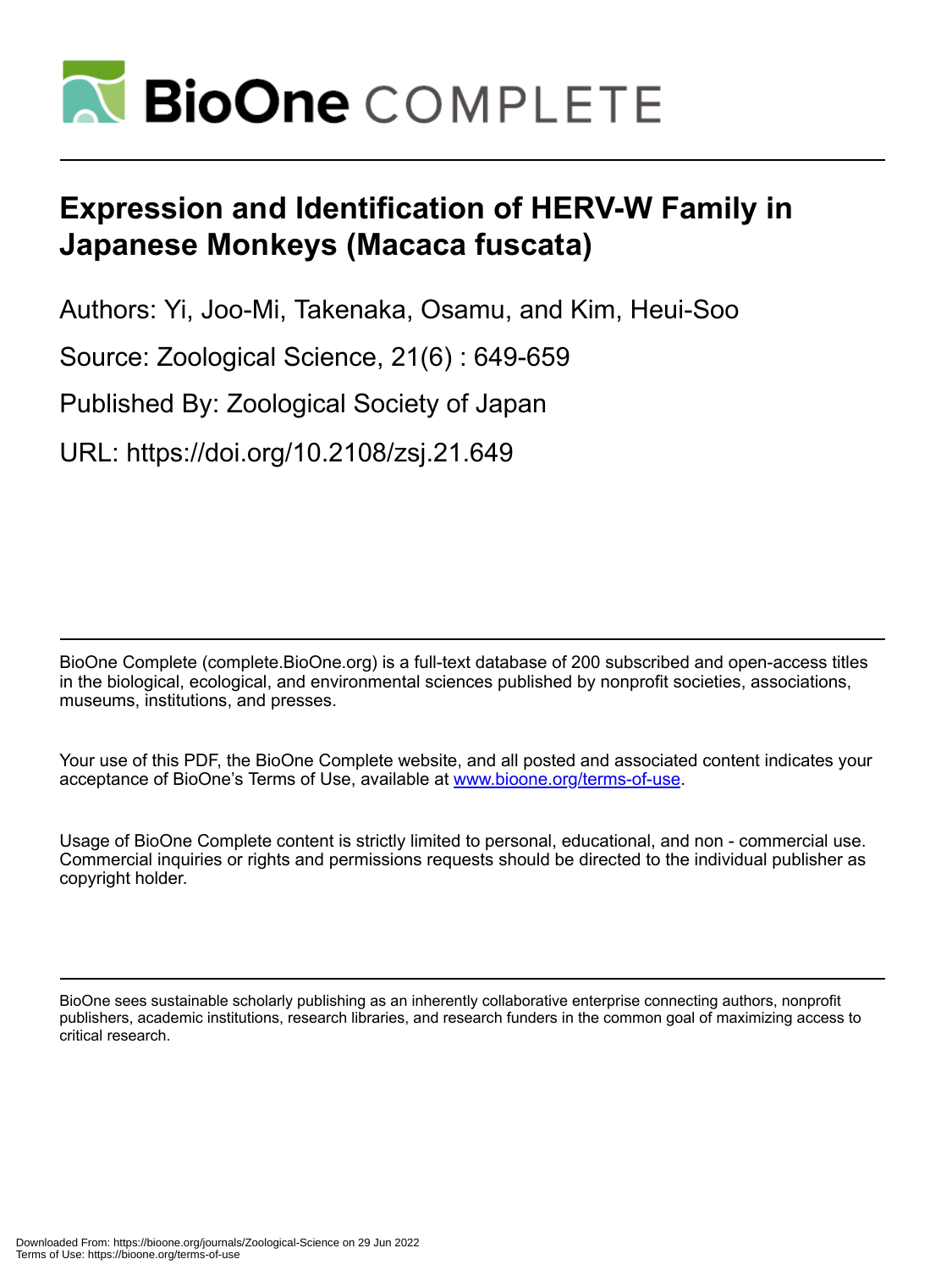# **Expression and Identification of HERV-W Family in Japanese Monkeys (***Macaca fuscata***)**

Joo-Mi Yi $^1$ , Osamu Takenaka $^2$  and Heui-Soo Kim $^1{}^{\star}$ 

1 *Division of Biological Sciences, College of Natural Sciences, Pusan National University, Pusan 609-735, Korea* 2 *Department of Cellular and Molecular Biology, Primate Research Institute, Kyoto University, Inuyama 484-8506, Japan*

**ABSTRACT**—We investigated structural genes (*gag*, *pol, env*) of HERV-W family in the *Macaca fuscata* (Japanese monkey). Those genes are expressed in various tissues (testis, prostate, kidney, cerebellum, thymus, pancreas, intestine, stomach, ovary) of the Japanese monkey in RT-PCR and sequencing analyses. Nine clones for *gag*, thirty-one clones for *pol* and thirty-four clones for *env* fragments of the HERV-W family in monkey tissues were identified and analyzed. These clones showed a high degree of sequence similarity, 82.2–84.7% for *gag*, 88.4–91.7% for *pol*, and 90.8–95.4% for *env*, to those of HERV-W family. Translation to amino acids in all clones derived from the monkey indicated that they showed multiple interruptions of frameshifts and termination codons by deletion/insertion or point mutation. Identical sequences from different tissues of the monkey were found in *env* and *pol* clones of the HERV-W family.

**Key words:** Human endogenous retrovirus W (HERV-W) family, Japanese monkey, expression, phylogeny

# **INTRODUCTION**

Retroviruses are enveloped plus strand RNA viruses with a mode of replication in which the RNA genome is reverse transcribed into DNA and integrated into the genome of host as a provirus. The conversion from RNA to DNA is acquired by the virus-encoded enzyme reverse transcriptase (RT). The large numbers of endogenous retroviruses have been amplified in primates during evolution by repeated reintegration of reverse-transcribed mRNA into the DNA of germline cells. Human endogenous retroviruses (HERV) have been detected by using their partial homology to animal retroviruses either by low stringency hybridization with probes derived from murine or primate proviral DNAs (Leib-Mosch *et al*., 1986). Approximately 8% of human genome is comprised of human endogenous retrovirus gene sequences and long terminal repeat (LTR) –like elements, as well as thousand of HERV-like elements (International Human Genome Sequencing Consortium, 2001). Most HERV families were amplified in the germ line 35–45 million years ago. Previously, phylogenetic significance and evolutionary studies suggested that HERVs mostly inserted into the genome early in the primate evolution (Costas, 2001; de

\* Corresponding author: Tel. +82-51-510-2259; FAX. +82-51-581-2962. E-mail: khs307@pusan.ac.kr

Parseval *et al*., 2001; Hughes and Coffin, 2001; Kim *et al*., 2002). To date, at least 22 independent HERV families within human genome were identified (Tristem, 2000).

Expression of HERVs can influence the outcome of infections in different ways that can be either beneficial or detrimental to the host. Most HERV elements are highly defective with large deletions, stop codons and frameshifts in the open reading fames (ORFs). A function of the multi copy families, scattered throughout the genome, has been reported regulatory functions on the gene expression of nearby located genes (Akopov *et al.,* 1998). Long terminal repeat (LTR) sequences have the capacity to exert a regulatory influence as promoters and enhancers of cellular genes (Schon *et al*., 2001). Likewise, the gene expression could be regulated by its neighboring retroviral sequences, HERV-W family (Alliel *et al*., 2002). A retroviral element that carries a primer binding site (PBS) homologous to the 3´ end of a tryptophan tRNA is named HERV-W (Blond *et al*., 1999). The HERV-W family consists of an estimated 30 to 100 provirus copies per haploid human genome. Phylogenetic relationship revealed that the HERV-W family is related to ERV-9 and RTLV-H families (Boeke and Stoye, 1997). *Gag* and *pol* open reading frames (ORFs) of the HERV-W family were interfered with frameshifts and stop codons by deletions/ insertions, whereas a complete *env* ORF encoding an envelope was found on the cl.PH74 placental cDNA clone and genomic RG083M05 clone (Blond *et*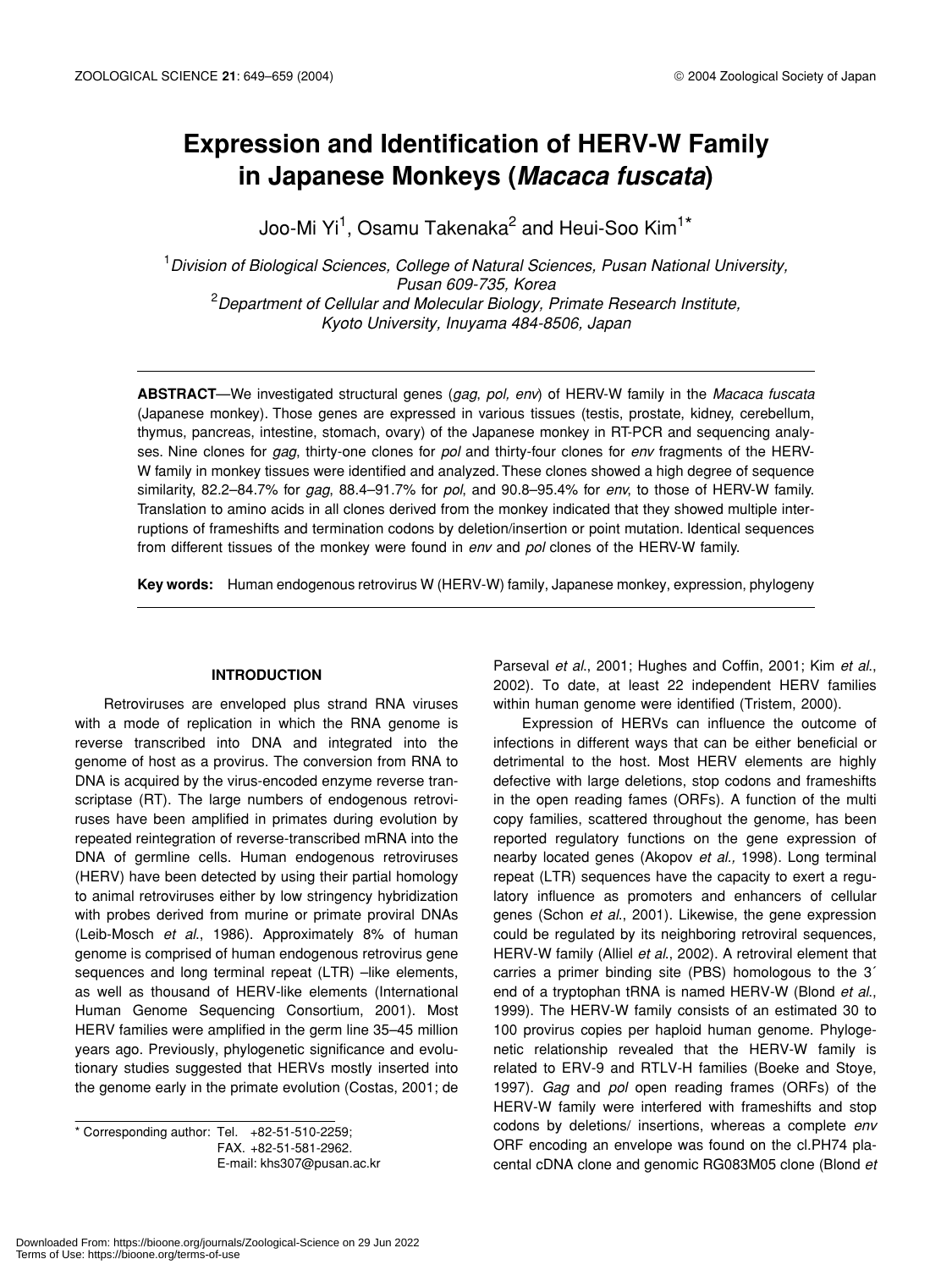*al*., 1999). It was suggested that HERV-W has a chimeric genome structure as following homologies with murine type C and simian type D retroviruses within the *pol* and *env* genes, respectively. The HERV-W has been one of the most broadly investigated HERVs during the last few years. The HERV-W on chromosome 7 has 100% identity to syncytin cDNA, which is expressed in the placenta, specifically in the syncytiotrophoblast layer (Alliel *et al.*, 1998; Mi *et al.*, 2000). This observation indicated that HERV-W family was involved to human placental development. With the advances of the functional study, the products of the HERV-W *env* gene is highly fusogenic membrane glycoprotein that induces the formation of syncytia on interaction with the type D mammalian retrovirus receptor (Blond *et al*., 2000) and suggested direct role in human trophoblast cell fusion and differentiation (Frendo *et al.*, 2003). Recently, the HERV-W gene product blocked infection by any exogenous retrovirus, suggesting that expressed HERV genes could have beneficial functions to the host (Ponferrada *et al.*, 2003). The possibility that they have relevance to pathogenic capacity could be subjected to change in primate evolution and could be associated with variation between different tissues and with gene expression. In this study, we investigated expression of the HERV-W family in various tissues from the Japanese monkey.

# **MARERIALS AND METHODS**

#### **RNA samples and RT-PCR analysis**

Total RNA from various tissues (testis, prostate, kidney, cerebellum, thymus, pancreas, intestine, stomach, ovary) in the Japanese monkey (*Macaca fuscata*) was extracted by TRIZOL reagent (Invitrogen, Carlsbad, CA, USA). Polyadenylated mRNA was purified using the Poly(A)Tract mRNA isolation system (Promega, Madison, WI, USA). Using the pure mRNA only, expression patterns of the structural genes (*gag, pol, env*) of the HERV-W were examined by the Titan One Tube RT-PCR System (Roche, Indianapolis, IN, USA). Using reverse transcription - polymerase chain reaction (RT-PCR) approach, the HERV-W structural genes were identified from the mRNA of monkey tissues. As a standard control, G3PDH was amplified by the primers GPH-S (5´-CAAAGTTGTCATGGATGACC-3´, bases 31721–31740) and GPH-AS (5´-CCATGGAGAAGGCT-GGGG-3´, bases 31898–31915) from the human G3PDH (Gen-Bank accession no. AC068657). The HERV-W *env* fragments were amplified by the primer pair HS46 (5´-TCCCTGTACCTGAA-CAATGG-3´, bases 1360–1379) and HY76 (5´-CTTTCAGCGGT-TAGCAAGTC-3´, bases 1920-1939) from the HERV-W (GenBank, accession no. AF072506). The HERV-W *pol* fragments were amplified by the primer pair HS48 (5´-ACTACCTGTGGCTACAAGGTT-3´ bases 1030–1050) and HY78 (5´-AAGTGCGCAGTCTCAGCA-3´ bases 1703–1720) from the HERV-W (GenBank, accession no. AF009668). The HERV-W *gag* fragments were amplified by the primer pair JM76 (5´-AAACGTTCCCCGCAAGACAA-3´ bases 611– 630) and JM28 (5´-GGTGTTTTACAAGGGTTAGG-3´ bases 1151– 1170) from the HERV-W (GenBank, accession no. AF072500). The RT-PCR conditions followed were standard protocol of Titan One Tube RT-PCR System (Roche, Indianapolis, IN, USA) with an annealing temperature of 56°C.

#### **Molecular cloning of RT-PCR products**

RT-PCR products were electrophoresed on 2% agarose gel,

purified with the QIAEX II gel extraction kit (QIAGEN, Chatsworth, CA, USA) and cloned into the pGEM T-easy vector (Promega, Madison, WI). The cloned DNA was isolated by the alkaline lysis method using the high pure plasmid isolation kit (BIONEER, Dae-Jeon, KOREA).

#### **Sequencing and data analyses**

Individual plasmid DNA was screened for inserts by PCR. Positive samples were subjected to sequence analyses on both strands with T7 and M13 reverse primers using an automated DNA sequencer (Model 373A) and the DyeDeoxy terminator kit (Applied Biosystem, Foster City, CA, USA). Nucleotide sequence analyses were performed using GAP, PILEUP, and PRETTY from the GCG package (University of Wisconsin, Madison, WI, USA). Phylogenetic analyses using neighbor-joining and maximum parsimony methods were performed with the MEGA program (Kumar *et al.*, 2001). Statistical significance evaluation of the branching pattern was performed with 100 replications. Nucleotide sequences of the HERV-W families were retrieved from the GenBank database with the aid of the BLAST network server (Altschul *et al*., 1997).

#### **Nucleotide sequence accession numbers**

In this study, identified all clones contained HERV-W families have been deposited in the DDBJ/EMBL/GenBank nucleotide sequence databases with the following accession numbers: AB126132 – AB126165 (34 clones for *env*), AB126101 – AB126131 (31 clones for *pol*), AB126092 – AB126100 (9 clones for *gag*) from nine tissues of Japanese monkey.

# **RESULTS AND DISCUSSION**

The HERV-W *env* gene (syncytin ORF) on chromosome 7q21 (GenBank accession no. AC000064) was expressed in human placenta and testis with two transcripts of 4 and 8 kb in Northern blot analysis (Mi *et al*., 2000). The syncytin could mediate placental cytotrophoblast fusion connected to placental development. As shown in Fig. 1, the *env* gene expression was detected in various tissues, testis, prostate, kidney, cerebellum, thymus, pancreas, intestine, stomach, and ovary of the Japanese monkey by RT-PCR analysis, whereas in case of *gag* and *pol* gene, their patterns were detected as tissue specific. The *gag* gene was expressed in testis and placenta only, while the *pol* gene was expressed in testis, prostate, thymus, pancreas, intestine, stomach, and ovary. In order to confirm sample RNAs, we performed PCR amplification without RT reaction with pure mRNA samples, indicating that the prepared mRNA samples from the monkey tissue did not contain the genomic DNA (Data not shown).

Recently BLAST search for HERV-W family from DDBJ/ EMBL/GenBank databases showed 140 sequences, representing 39 HERV-W proviruses, 40 full-length HERV-W retroposons, and 61 truncated HERV-W retrosequences (Costas, 2002). The number of identified HERV-W related fragments, at least 70 copies for *gag*, 30 copies for *env* per haploid genome, is correlated with the increase in complexity from *env* to *gag* and *pro* regions previously described (Voisset *et al*., 2000). We previously isolated fifteen *env* and twenty-four *pol* members of the HERV-W family using human monochromosomal DNAs and suggested that ret-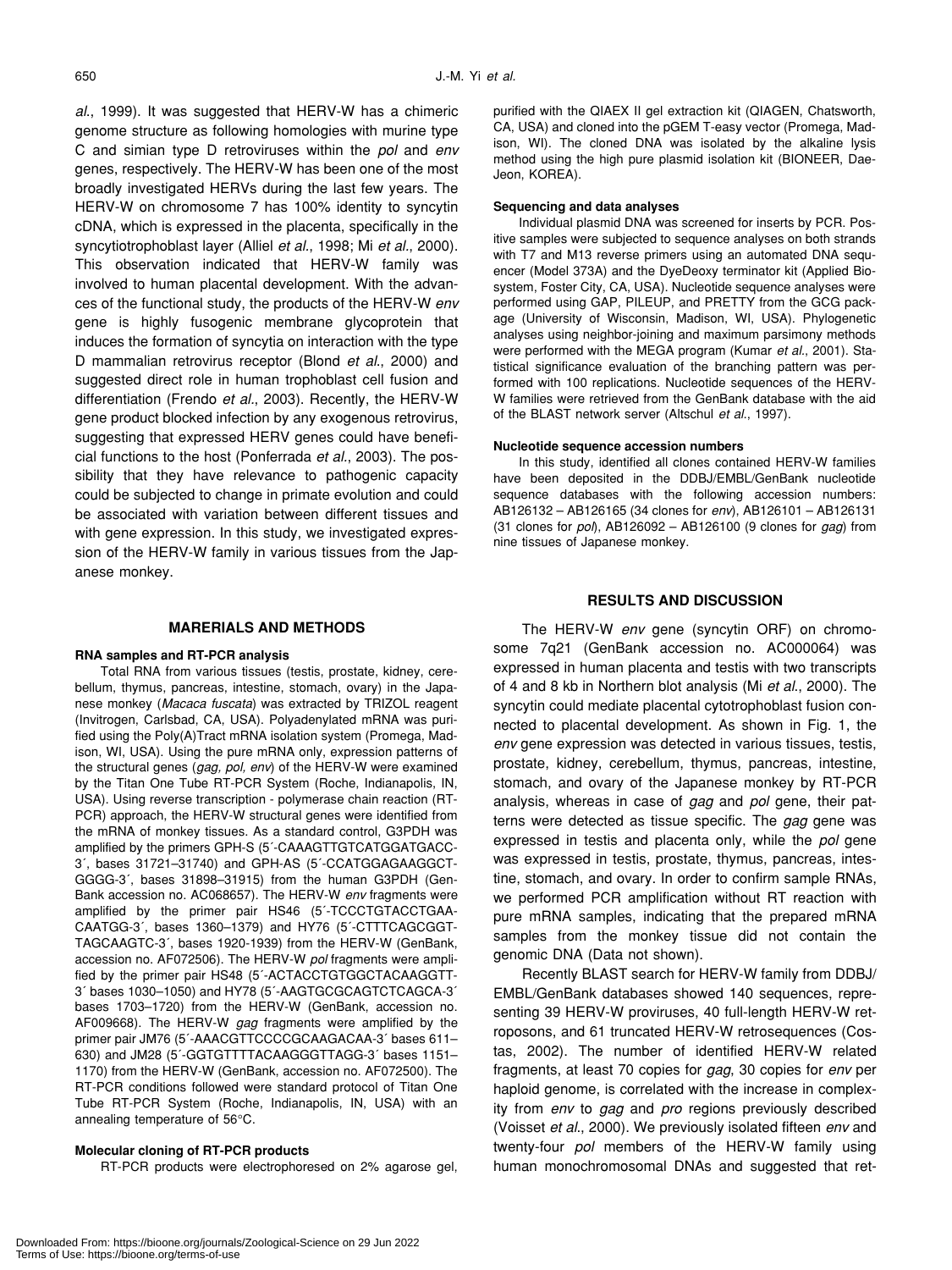

**Fig. 1.** RT-PCR analysis of mRNA for the expression of HERV-W structural genes from various tissues of the Japanese monkey.

rotransposition or chromosomal translocation had occurred during hominid evolution (Kim and Lee, 2001; Kim, 2001). We already identified expressed HERV-W related sequences, 17 sequences for *gag*, 53 sequences for *pol*, 95 sequences for *env* from 12 different human tissues by RT-PCR (manuscript submitted). This research motivated us to examine in monkey tissues. In the present study, we identified 9 *gag* sequences, 31 *pol* sequences, and 34 *env* sequences of the HERV-W in various monkey tissues (Table 1). The *env* sequences expressed from monkey tissues showed high degree of sequence similarity (90.8– 95.4%) to that of human HERV-W (AF072506). Deduced amino acid sequences of 34 clones from various tissues of the monkey showed translation interruptions by point mutations or deletion/insertions (Fig 2). The *gag* sequences showed 82.2–84.7% similarity to that of HERV-W (AF072500), while the *pol* sequences showed 88.4–91.7% similarity to that of human HERV-W (AF009668). Putative amino acid sequences of *gag* and *pol* genes also exhibited multiple frameshifts and termination codons caused by deletion/insertions or point mutations in all clones identified in this study (Fig 3). The data suggest that HERV-W structural genes have been scattered into monkey genome during primate evolution and those members could indirectly influence to the functional capacity in monkey tissues.

The HERV-W family has been phylogenetically analyzed from the databases, indicating that they were divided into three different subfamilies of the HERV-W in the human genome (Costas, 2002). The average divergence between sequences for each of the subfamilies indicated that most of the HERV-W elements were inserted within the genome during a short period of evolutionary time (Costas, 2002). In order to understand the relationship within the HERV-W family in human and monkey, we made phylogenetic analyses of cDNA sequences for *gag, pol*, and *env* genes of the HERV-W family. Neighbor-joining trees based on 695-nt for *pol*, and 538-nt for *env* fragments of HERV-W from monkey tissues were constructed, respectively (Figs. 4A, 5A). The topology was also supported by the maximum parsimony trees (Figs. 4B, 5B). We used the gene sequence of ERV-9 as an outgroup. Among HERV-W *env* clones derived from the monkey tissues, JM-WE1-3 (testis), JM-WE2-1 (prostate), JM-WE3-1 (kidney), JM-WE5-1 (thymus), JM-WE6-2 (pancreas), JM-WE7-5 (intestine), and JM-WE9-1 (ovary) belonging to E-1 group showed 100% sequence similarity each other, although they were derived from different tissues. These phenomena were also found in E-2 [JM-WE7- 4 (intestine), JM-WE9-3 (ovary), and JM-WE8-1 (stomach)] and E-3 [JM-WE6-9 (pancreas) and JM-WE8-9 (stomach)] groups (Fig. 5). Likewise, the HERV-W *pol* clones in Japanese monkey also showed several identical sequences each other in different monkey tissues, such as P-1 [JM-WP8-7 (stomach) and JM-WP9-1 (ovary)], P2 [JM-WP2-11 (prostate) and JM-WP5-3 (thymus)], P-3 [JM-WP2-2 (prostate) and JM-WP5-6 (thymus)], and P-4 [JM-WP6-6 (pancreas), JM-WP7-1 (intestine), JM-WP8-4 (stomach), and JM-WP9-2 (ovary)] groups (Fig. 4). It seems that HERV-W genes are actively expressed in various monkey tissues. Clustering pattern of the HERV-W clones in humans and monkeys allowed us to speculate that they have continuously been evolved randomly during primate radiation.

To our knowledge, this study is first report that HERV-W structural genes are investigated the tissue distribution of non-human primate and analyzed their relationships phylogenetically between human and monkey. The *gag* and *pol* genes of HERV-W were expressed specifically in multiple monkey tissues (Fig 1). Several studies on HERV transcription have been performed and revealed preferential expression of the HERV families in the human tissues and abnormal tissues such as tumor. Accordingly, there has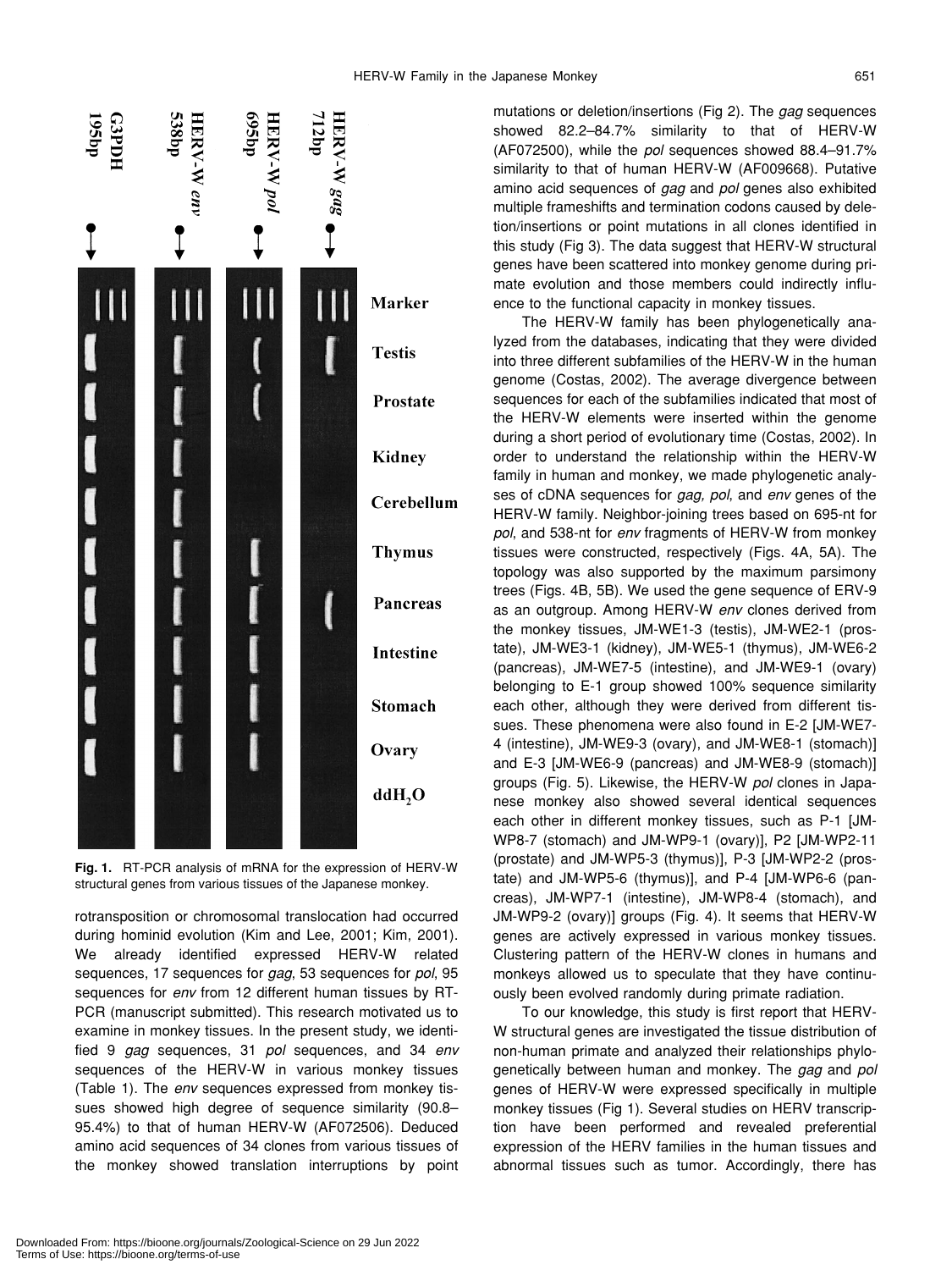| ےں<br>. . |  |  |
|-----------|--|--|
|           |  |  |
|           |  |  |

| <b>Table 1.</b> HERV-W elements identified from Japanese monkey tissues |
|-------------------------------------------------------------------------|
|-------------------------------------------------------------------------|

| Japanese monkey<br>tissues | W-gag clones                                                  | W-pol clones                                                                      | W-env clones                                                  |
|----------------------------|---------------------------------------------------------------|-----------------------------------------------------------------------------------|---------------------------------------------------------------|
| 1. Testis                  | JM-WG1-1, JM-WG1-2, JM-WG1-4,<br>JM-WG1-5, JM-WG1-8, JM-WG1-9 | JM-WP1-2, JM-WP1-4, JM-WP1-10,<br>JM-WP1-12                                       | JM-WE1-1, JM-WE1-3, JM-WE1-4,<br>JM-WE1-10                    |
| 2. Prostate                |                                                               | JM-WP2-2, JM-WP2-11                                                               | JM-WE2-1, JM-WE2-4, JM-WE2-5,<br>JM-WE2-6, JM-WE2-8           |
| 3. Kidney                  |                                                               |                                                                                   | JM-WE3-1, JM-WE3-3                                            |
| 4. Cerebellum              |                                                               |                                                                                   | JM-WE4-1, JM-WE4-2                                            |
| 5. Thymus                  |                                                               | JM-WP5-1, JM-WP5-2, JM-WP5-3,<br>JM-WP5-5, JM-WP5-6, JM-WP5-7, JM-WP5-9           | JM-WE5-1, JM-WE5-3, JM-WE5-4                                  |
| 6. Pancreas                | JM-WG6-2, JM-WG6-3, JM-WG6-4                                  | JM-WP6-2, JM-WP6-3, JM-WP6-4, JM-WP6-5,<br>JM-WP6-6. JM-WP6-7. JM-WP6-8. JM-WP6-9 | JM-WE6-2, JM-WE6-6, JM-WE6-9                                  |
| 7. Intestine               |                                                               | JM-WP7-1, JM-WP7-2,<br>JM-WP7-5, JM-WP7-8                                         | JM-WE7-1, JM-WE7-2, JM-WE7-3,<br>JM-WE7-4, JM-WE7-5, JM-WE7-8 |
| 8. Stomach                 |                                                               | JM-WP8-1, JM-WP8-4, JM-WP8-7                                                      | JM-WE8-1, JM-WE8-2, JM-WE8-4,<br>JM-WE8-7, JM-WE8-8, JM-WE8-9 |
| 9. Ovary                   |                                                               | JM-WP9-1, JM-WP9-2, JM-WP9-3                                                      | JM-WE9-1, JM-WE9-3, JM-WE9-6                                  |

CONSENSUS NNFSTEINAT SVLVGPLVSN LEITHTSNLT CVKFNNTIDT /TNSQCIRWV TPPTRIVCLP SGIFFVCGTS AY-CLNGSSE SMCFLSFLAP PVTIYTEQVL  $\begin{array}{c} \rm{HERN-WE2-1} \\ \rm{JM-WE2-1} \\ \rm{JM-WE2-1} \\ \rm{JM-WE2-1} \\ \rm{JM-WE2-1} \\ \rm{JM-WE2-1} \\ \rm{JM-WE2-1} \\ \rm{JM-WE2-1} \\ \rm{J} \\ \rm{J} \\ \rm{J} \\ \rm{J} \\ \rm{J} \\ \rm{J} \\ \rm{J} \\ \rm{J} \\ \rm{J} \\ \rm{J} \\ \rm{J} \\ \rm{J} \\ \rm{J} \\ \rm{J} \\ \rm{J} \\ \rm{J} \\ \rm{J} \\ \rm{J} \\ \rm{J} \\ \rm{J} \\ \rm{J$ HERV-W JM-WE7-9<br>JM-WE8-2<br>JM-WE8-3<br>JM-WE8-5<br>JM-WE8-5<br>JM-WE8-9<br>JM-WE9-9<br>JM-WE9-9<br>JM-WE9-9<br>JM-WE9-9<br>JM-WE9-9<br>JM-WE9-9<br>JM-WE9-9 JM-WE10-1<br>JM-WE10-1<br>JM-WE10-3 CONSENSUS YNHVORFENN KRV/ILPFVI GAGVLGGLGT GIGGITTPTQ FYYKLSQELN GDMERVANSL V-TLQGQ/LN /LAAVVLQNQ RAL HERV-W THERV<br>JM-WE2<br>JM-WE2<br>JM-WE2  $\begin{array}{lcl} {\rm JM-WE2-3} \\ {\rm JM-WE2-10} \\ {\rm JM-WE2-10} \\ {\rm JM-WE3-5} \\ {\rm JM-WE3-5} \\ {\rm JM-WE3-6} \\ {\rm JM-WE3-6} \\ {\rm JM-WE3-6} \\ {\rm JM-WE4-1} \\ {\rm JM-WE5-1} \\ {\rm JM-WE5-1} \\ {\rm JM-WE5-1} \\ {\rm JM-WE5-1} \\ {\rm JM-WE5-1} \\ {\rm JM-WE6-1} \\ {\rm JM-WE6-1} \\ {\rm JM-WE6-1} \\ \end{array}$ 

|                |  |  | 图1-10-10-20 Control 100 Control 100 Control 100 Control 100 Control 100 Control 100 Control 100 Control 100 Co |  |  |
|----------------|--|--|----------------------------------------------------------------------------------------------------------------|--|--|
| $JM-WEG-3$     |  |  | accessive concerned chiarmana accessives accessive consessance ajunciojne concerne co                          |  |  |
| JM-WE6-4       |  |  |                                                                                                                |  |  |
| JM-WE7-2       |  |  |                                                                                                                |  |  |
| $JM-WE7-6$     |  |  |                                                                                                                |  |  |
| $JM-WF7-9$     |  |  | acadicidis paccionent diversitet citatititis titilititis citatititis (jitilitya esternatura al                 |  |  |
| $JM-WE8-1$     |  |  |                                                                                                                |  |  |
| $JM-WES-2$     |  |  | ----L---R- R--S------ R--------- -------S-- ---E------ ----W--D-- -.---D---- S-E----R-- ---                    |  |  |
| $JM-WE8-3$     |  |  | ----I,---R- R--S------ ----------I -------S-- ---E------ ----W--D-- -.---D---- S-E----R-- ---                  |  |  |
| $JM-WE8-4$     |  |  | according citizensis confidence executives executive septembers a prima at including the                       |  |  |
| $JM-WER-5$     |  |  | adallillise suosittivit sittyistellä titaisisten terittivista työkeisesta tyykeisyystyksestävät suo            |  |  |
| $JM-WER-8$     |  |  | iiliiliili liiliiliili aanaaleen maadeessa veestelee terkansaal tjeneesjas maalakili ili                       |  |  |
| $JM-WE9 - 1$   |  |  | icitizica accessori accessori, sentranda populare venerenda a padre e accessori co                             |  |  |
| JM-WE9-2       |  |  |                                                                                                                |  |  |
| $JM-WE9-4$     |  |  |                                                                                                                |  |  |
| $JM-WE9-7$     |  |  |                                                                                                                |  |  |
| $JM-WE9 - 8$   |  |  |                                                                                                                |  |  |
| $TM-WE9-9$     |  |  | ailiiliili daleeleel kuulueesta muuttuvat muunnista varinnanna pjeseel,ki kuulueeli lii                        |  |  |
| $JM-WE10 - 1$  |  |  |                                                                                                                |  |  |
| $JM-WE1.0 - 3$ |  |  | ausochlore pedagogole disposition pedagogoleg pedagogoleg pedagogoleg ajutist di biologicale vit               |  |  |
| $JM-WE10-6$    |  |  |                                                                                                                |  |  |
|                |  |  |                                                                                                                |  |  |
|                |  |  |                                                                                                                |  |  |

**Fig. 2.** Amino acid sequence alignments of the HERV-W *env* fragments. Consensus sequences are shown on the top row. Dashes indicate residues identical to the consensus sequences and dot indicates gap introduced to maximize the alignments. Frameshifts are indicated by a slash and stop codons are shown in an asterisk.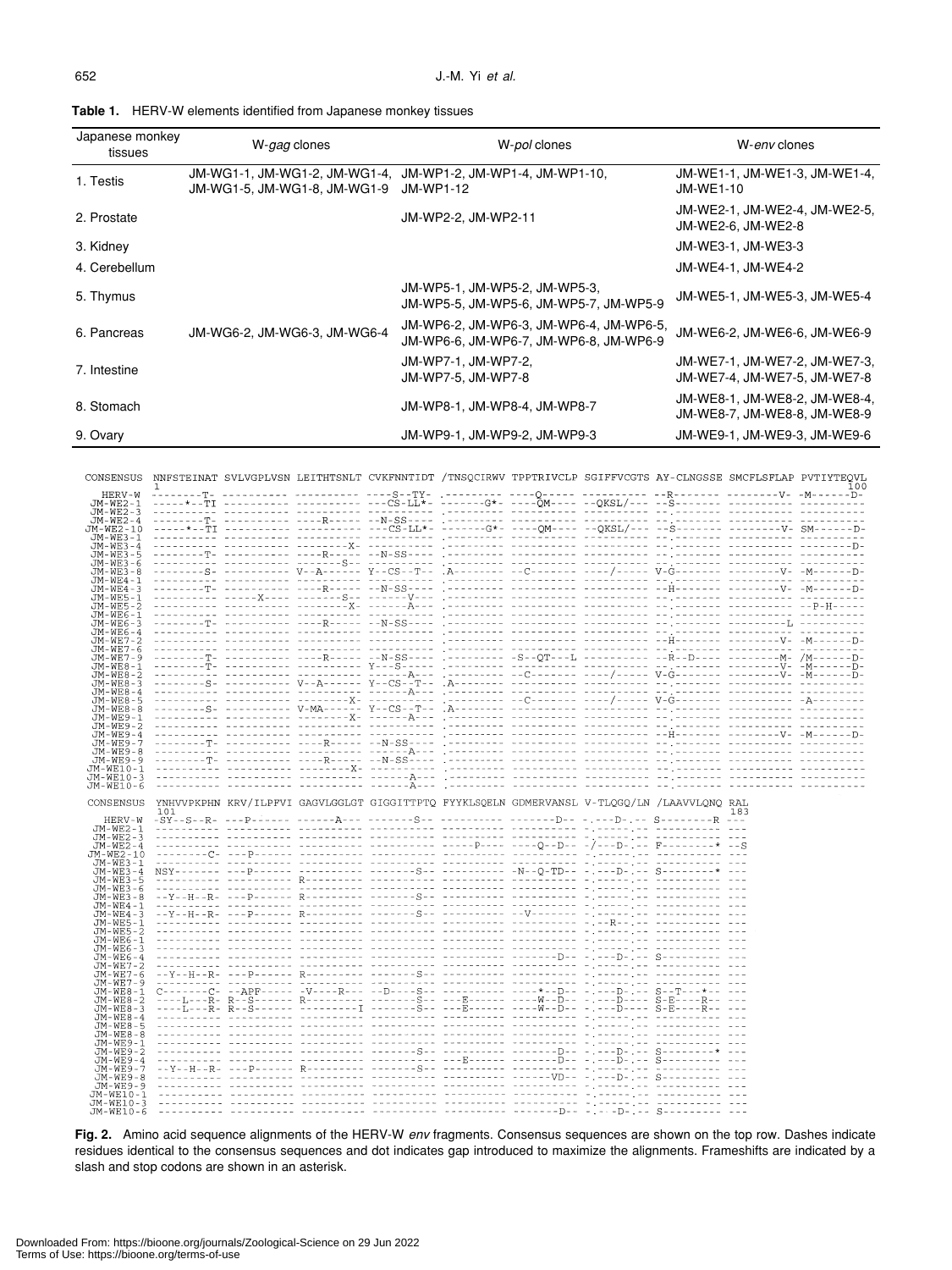## HERV-W Family in the Japanese Monkey **653**

| CONSENSUS              |                                                                                                                                                                                                                                      |                                                                             | SKPEAQLWSQ QVKYLGLKLS KGTRALSEE- IQPILAYPNP KTLKELRGLL GITGFCRIWI PRYGRIARPL YTLI/ETQKA NTHLVRWTPE AEVAFQALKK ALTQAPVLNL                                                                                                                                         |  |                                                                             |  | 110 |     |
|------------------------|--------------------------------------------------------------------------------------------------------------------------------------------------------------------------------------------------------------------------------------|-----------------------------------------------------------------------------|------------------------------------------------------------------------------------------------------------------------------------------------------------------------------------------------------------------------------------------------------------------|--|-----------------------------------------------------------------------------|--|-----|-----|
| HERV-Wpol              |                                                                                                                                                                                                                                      |                                                                             | ---K-R-C-- E-R------- ----------R --------H- ----Q---F- -------KQ- ---TP----- ----R----- -Y------, T--------- -------FS-                                                                                                                                         |  |                                                                             |  |     |     |
| JM-WP2-2<br>$JM-WP2-4$ |                                                                                                                                                                                                                                      |                                                                             | <u> AALIILIILI TIILIILIILI TIILIILIIR TIILIILIILI TIILIILIIL TIILIILIILI TULIILI TULIILI TIILIILIILI TIILIILIILI</u>                                                                                                                                             |  |                                                                             |  |     |     |
| JM-WP2-10              |                                                                                                                                                                                                                                      |                                                                             |                                                                                                                                                                                                                                                                  |  |                                                                             |  |     |     |
| JM-WP2-12              |                                                                                                                                                                                                                                      |                                                                             |                                                                                                                                                                                                                                                                  |  |                                                                             |  |     |     |
| JM-WP3-2               |                                                                                                                                                                                                                                      |                                                                             |                                                                                                                                                                                                                                                                  |  |                                                                             |  |     |     |
| JM-WP3-11              |                                                                                                                                                                                                                                      |                                                                             | ---T---C-- ---------- ----------R -------H- ----O---F- -------T-- DG--E----- ----K <sup>----</sup> R- -IL------- --A--- <sub>-----</sub> ----------SF                                                                                                            |  |                                                                             |  |     |     |
| JM-WP6-1<br>JM-WP6-2   | ---R---C-- ---------- ----------Ö ------LTH- ----Õ---P- ---------- --C-R----- ----R--B-- ---A--- T-A-------- ----V--*S-                                                                                                              |                                                                             |                                                                                                                                                                                                                                                                  |  |                                                                             |  |     |     |
| JM-WP6-3               | , sadistāts tritatatas titititatā tititākā titilis titititatu titiditatis titilijāji titititāts didetatis titi                                                                                                                       |                                                                             |                                                                                                                                                                                                                                                                  |  |                                                                             |  |     |     |
| JM-WP6-5               |                                                                                                                                                                                                                                      |                                                                             |                                                                                                                                                                                                                                                                  |  |                                                                             |  |     |     |
| JM-WP6-6               |                                                                                                                                                                                                                                      |                                                                             |                                                                                                                                                                                                                                                                  |  |                                                                             |  |     |     |
| JM-WP6-7               |                                                                                                                                                                                                                                      |                                                                             | ---K---C-- -T.------- ---------C --------H- ----O-S--- -/T---O--- ----R----- ----K-1111 ---------- --A------- ---------S-<br>---K---C-- -T-------- ----------R --------H- ----Ô-P-F- - <sup>12</sup> ------- ----R----- ---K---R- -II.------- --A--- ---------SR |  |                                                                             |  |     |     |
| JM-WP6-9<br>JM-WP7-2   |                                                                                                                                                                                                                                      |                                                                             |                                                                                                                                                                                                                                                                  |  |                                                                             |  |     |     |
| JM-WP7-3               |                                                                                                                                                                                                                                      |                                                                             |                                                                                                                                                                                                                                                                  |  |                                                                             |  |     |     |
| JM-WP7-4               |                                                                                                                                                                                                                                      |                                                                             |                                                                                                                                                                                                                                                                  |  |                                                                             |  |     |     |
| JM-WP7-5               |                                                                                                                                                                                                                                      |                                                                             |                                                                                                                                                                                                                                                                  |  |                                                                             |  |     |     |
| JM-WP7-6               |                                                                                                                                                                                                                                      |                                                                             |                                                                                                                                                                                                                                                                  |  |                                                                             |  |     |     |
|                        |                                                                                                                                                                                                                                      |                                                                             |                                                                                                                                                                                                                                                                  |  |                                                                             |  |     |     |
|                        |                                                                                                                                                                                                                                      |                                                                             |                                                                                                                                                                                                                                                                  |  |                                                                             |  |     |     |
| JM-WP8-1               |                                                                                                                                                                                                                                      |                                                                             |                                                                                                                                                                                                                                                                  |  |                                                                             |  |     |     |
| JM-WP8-2               |                                                                                                                                                                                                                                      |                                                                             |                                                                                                                                                                                                                                                                  |  |                                                                             |  |     |     |
| JM-WP8-5               |                                                                                                                                                                                                                                      |                                                                             |                                                                                                                                                                                                                                                                  |  |                                                                             |  |     |     |
|                        |                                                                                                                                                                                                                                      |                                                                             |                                                                                                                                                                                                                                                                  |  |                                                                             |  |     |     |
| JM-WP9-4               |                                                                                                                                                                                                                                      |                                                                             |                                                                                                                                                                                                                                                                  |  |                                                                             |  |     |     |
|                        |                                                                                                                                                                                                                                      |                                                                             |                                                                                                                                                                                                                                                                  |  |                                                                             |  |     |     |
| JM-WP10-2              |                                                                                                                                                                                                                                      |                                                                             |                                                                                                                                                                                                                                                                  |  |                                                                             |  |     |     |
| JM-WP10-3              |                                                                                                                                                                                                                                      |                                                                             |                                                                                                                                                                                                                                                                  |  |                                                                             |  |     |     |
|                        |                                                                                                                                                                                                                                      |                                                                             |                                                                                                                                                                                                                                                                  |  |                                                                             |  |     |     |
|                        |                                                                                                                                                                                                                                      |                                                                             |                                                                                                                                                                                                                                                                  |  |                                                                             |  |     |     |
|                        | CONSENSUS PAGQDFSLYV TEKTGIALGV LTQIRGMSLQ PV----AYLS KEIDVVAKGW PHCLQVVAAV AVLVSEAVKI IQGRDLTVWT AHDVNSILTA KRDLWLSDNH LSLKYQALLL EGE                                                                                               |                                                                             |                                                                                                                                                                                                                                                                  |  |                                                                             |  |     |     |
|                        | 111                                                                                                                                                                                                                                  |                                                                             |                                                                                                                                                                                                                                                                  |  |                                                                             |  |     | 223 |
| HERV-Wpol              |                                                                                                                                                                                                                                      |                                                                             |                                                                                                                                                                                                                                                                  |  |                                                                             |  |     |     |
| JM-WP2-2<br>JM-WP2-4   | .concertible concertible contract of[[[[colored]] concertible concertible excepted concertible concertible or RA                                                                                                                     |                                                                             | <u>iiliiniin olittisee kuurkeessa kejijisee eleitisee keestelee keestelee keistelee leitiselee joolitises kä</u>                                                                                                                                                 |  |                                                                             |  |     |     |
|                        |                                                                                                                                                                                                                                      |                                                                             |                                                                                                                                                                                                                                                                  |  |                                                                             |  |     |     |
| JM-WP2-12              |                                                                                                                                                                                                                                      |                                                                             |                                                                                                                                                                                                                                                                  |  |                                                                             |  |     |     |
| JM-WP3-2               |                                                                                                                                                                                                                                      |                                                                             | <u> Sitemaale seessaast osakoilla seljoola seessaast osallisis osaastaast keskyssä. Seessaali oliloonpi jossallas osa</u>                                                                                                                                        |  |                                                                             |  |     |     |
| JM-WP3-11              |                                                                                                                                                                                                                                      |                                                                             |                                                                                                                                                                                                                                                                  |  |                                                                             |  |     |     |
| $JM-WP6-2$             |                                                                                                                                                                                                                                      |                                                                             |                                                                                                                                                                                                                                                                  |  |                                                                             |  |     |     |
| $JM-WP6-3$             |                                                                                                                                                                                                                                      |                                                                             |                                                                                                                                                                                                                                                                  |  |                                                                             |  |     |     |
| JM-WP6-5               |                                                                                                                                                                                                                                      |                                                                             |                                                                                                                                                                                                                                                                  |  |                                                                             |  |     |     |
| JM-WP6-6<br>JM-WP6-7   | , concerne concerne cort*orie de[[[[cort concerne concerned corticies i*alVille concerned concern⊫[ concerne co<br>-T---- V-- --------- ------I--- -M---- -KT------- ----R----- ------F-- ----Y----- S----G-P-- -G-----------V-- --- |                                                                             |                                                                                                                                                                                                                                                                  |  |                                                                             |  |     |     |
| JM-WP6-9               |                                                                                                                                                                                                                                      |                                                                             |                                                                                                                                                                                                                                                                  |  |                                                                             |  |     |     |
| JM-WP7-2               |                                                                                                                                                                                                                                      |                                                                             |                                                                                                                                                                                                                                                                  |  |                                                                             |  |     |     |
| JM-WP7-3               |                                                                                                                                                                                                                                      |                                                                             |                                                                                                                                                                                                                                                                  |  |                                                                             |  |     |     |
| JM-WP7-4               |                                                                                                                                                                                                                                      |                                                                             | ritariya darasının darasında AMIII dar. Ağarıcının darığında darası indeyinden ğarangının görenemiği olurayla da                                                                                                                                                 |  |                                                                             |  |     |     |
| JM-WP7-5<br>JM-WP7-6   |                                                                                                                                                                                                                                      |                                                                             |                                                                                                                                                                                                                                                                  |  |                                                                             |  |     |     |
| JM-WP7-7               |                                                                                                                                                                                                                                      |                                                                             | -T----,V-- ---------- ------I--- -M---- -KT------- ----R----- -------F-- ----Y----- S----G------C -------V-- ---                                                                                                                                                 |  |                                                                             |  |     |     |
| JM-WP7-8               | --T---- V-- --------- ------I--- -M.l.l---- -KT------ ----R----- -----F-- -----Y----- Š----Ğ----- G-------Č -l-----V-- ---                                                                                                           |                                                                             |                                                                                                                                                                                                                                                                  |  |                                                                             |  |     |     |
| $JM-WP7-9$             |                                                                                                                                                                                                                                      | ----------- ---------- ----*---<br>----------- ---------- ---- <b>*</b> --- |                                                                                                                                                                                                                                                                  |  | APOSSICAL ANDRESSER REPORTER PRESENTED ANALYSING PRESENTATION ARE SERVICES. |  |     |     |
| JM-WP8-1<br>JM-WP8-2   | , dochodorą poddzenie podkadnie ie)(((die poddzenie poddzenie poddzenie sklipnice poddzenie poddzenie (poddzenie g                                                                                                                   |                                                                             | us us]]]]ause corrective createrine cooprobation excluded considering continuous [internation in                                                                                                                                                                 |  |                                                                             |  |     |     |
|                        |                                                                                                                                                                                                                                      |                                                                             |                                                                                                                                                                                                                                                                  |  |                                                                             |  |     |     |
|                        |                                                                                                                                                                                                                                      |                                                                             |                                                                                                                                                                                                                                                                  |  |                                                                             |  |     |     |
| JM-WP9-1               |                                                                                                                                                                                                                                      |                                                                             |                                                                                                                                                                                                                                                                  |  |                                                                             |  |     |     |
|                        |                                                                                                                                                                                                                                      |                                                                             |                                                                                                                                                                                                                                                                  |  |                                                                             |  |     |     |
|                        |                                                                                                                                                                                                                                      |                                                                             |                                                                                                                                                                                                                                                                  |  |                                                                             |  |     |     |
| JM-WP10-2<br>JM-WP10-3 |                                                                                                                                                                                                                                      |                                                                             |                                                                                                                                                                                                                                                                  |  |                                                                             |  |     |     |

**Fig. 3.** Amino acid sequence alignments of the HERV-W *pol* fragments. Consensus sequences are shown on the top row. Dashes indicate residues identical to the consensus sequences and dot indicates gap introduced to maximize the alignments. Frameshifts are indicated by a slash and stop codons are shown in an asterisk.

been growing interest in the possible biological roles of endogenous retroviral sequences, in particular, regulation of HERV expression. Tissue-specific expression of HERV-R and HERV-K was found in developing human tissues (Andersson *et al.*, 2002) and expression potentially immunosuppressive protein-coding HERV- H *env* transcripts has been detected in various normal and malignant cell types (Mangeney *et al*., 2001). With structural and Northern analysis, active HERV-E gene was identified in human pancreas and thyroid tissues, suggesting that they may play a role in physiological function to common to theses gland tissues (Shiroma *et al.,* 2001). In addition, HERV-E *env* gene was actively expressed in prostate carcinoma tissues and cell lines, but not in normal prostate tissues and cells using RT-PCR, RNA *in situ* hybridization and Northern blot analyses (Wang-Johanning *et al.,* 2003). HERV-K *env* transcripts have been detected in most breast cancer cell lines and many breast tumor tissues (Wang-Johanning *et al.,* 2001). Those expressions might be relevant to various occasions such as hormone producing status (thyroid and adrenal gland etc.) and immune function, and to specific sequences in the HERV LTR or in the vicinity of the proviral insertion sites. More strongly, it has been supported that enhancer and promoter elements in retroviral LTRs can influence the transcription of neighboring genes (Kowalski *et al.,* 1999). This can result in transcriptional activation or gene silencing and in changes in tissue specificity of expression (Schulte *et al.,* 1996; Ting *et al.,* 1992). Moreover, two HERV-E LTRs, which act as alternative promoters for cellular genes, have been identified using human genome sequence database screening (Kowalski *et al.,* 1999). Recently, it has been reported that HERV-E LTRs contribute to the expression of the human apolipoprotein C1 (APOC1) and endothelin B receptor (EDNRB) genes by providing alternative promoters (Landry and Mager, 2003).

In the present study, we identified HERV-W elements that are expressed in normal monkey tissues with RT-PCR approach and sequence analysis. The identical sequences were found in different tissues of the monkey, indicating that they could have biological roles with neighboring genes in monkey tissues. This information will allow us to explore the potential transcriptional role of HERV-W in the monkey and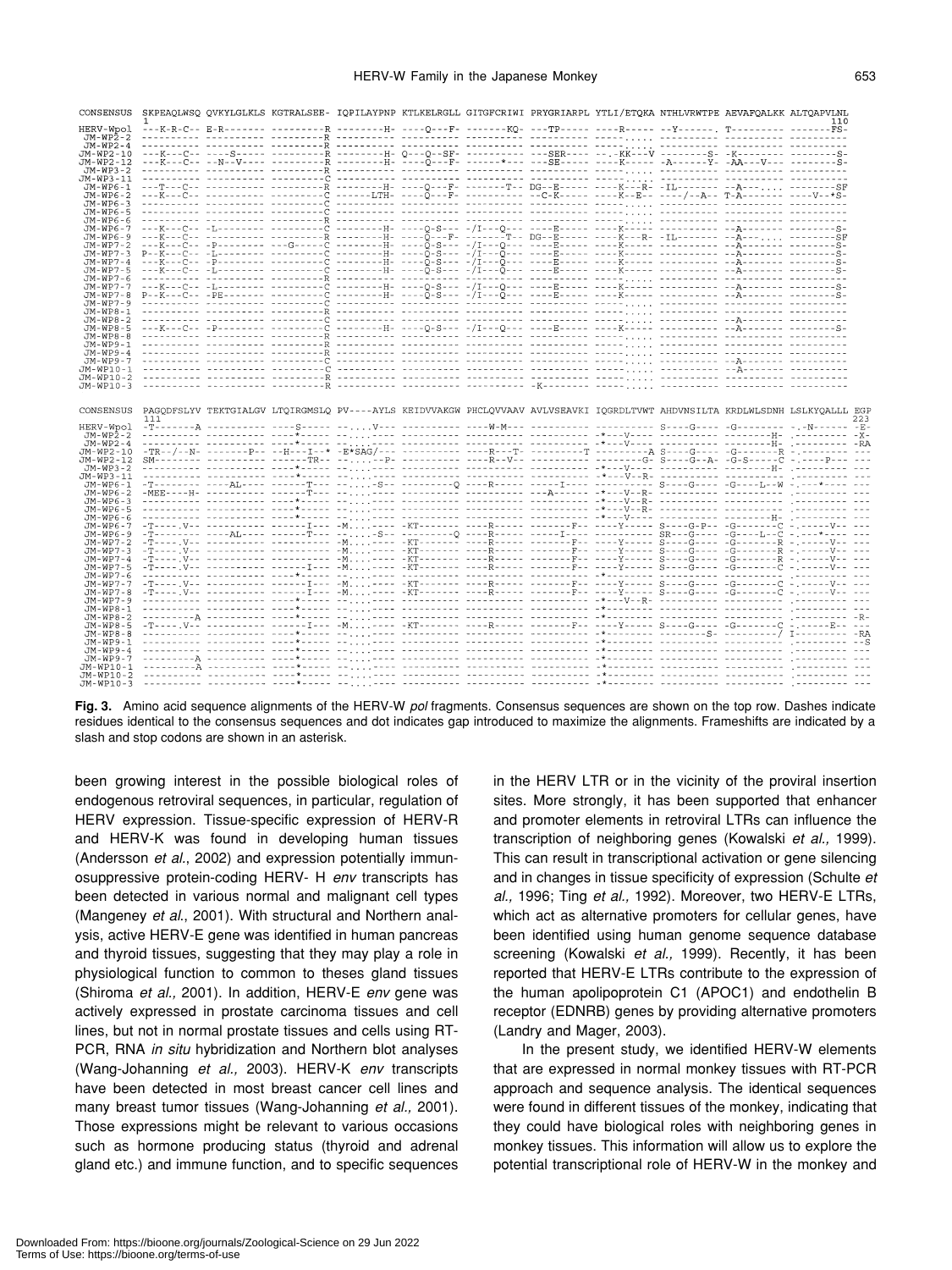human tissues for further studies.

The relationship of HERV elements and diseases has been discussed constantly over the past few years. The expression of HERVs associated with a number of chronic human disease including multiple sclerosis, diabetes, and autoimmune arthritis (Perron *et al.*, 1997; Conrad *et al*.,

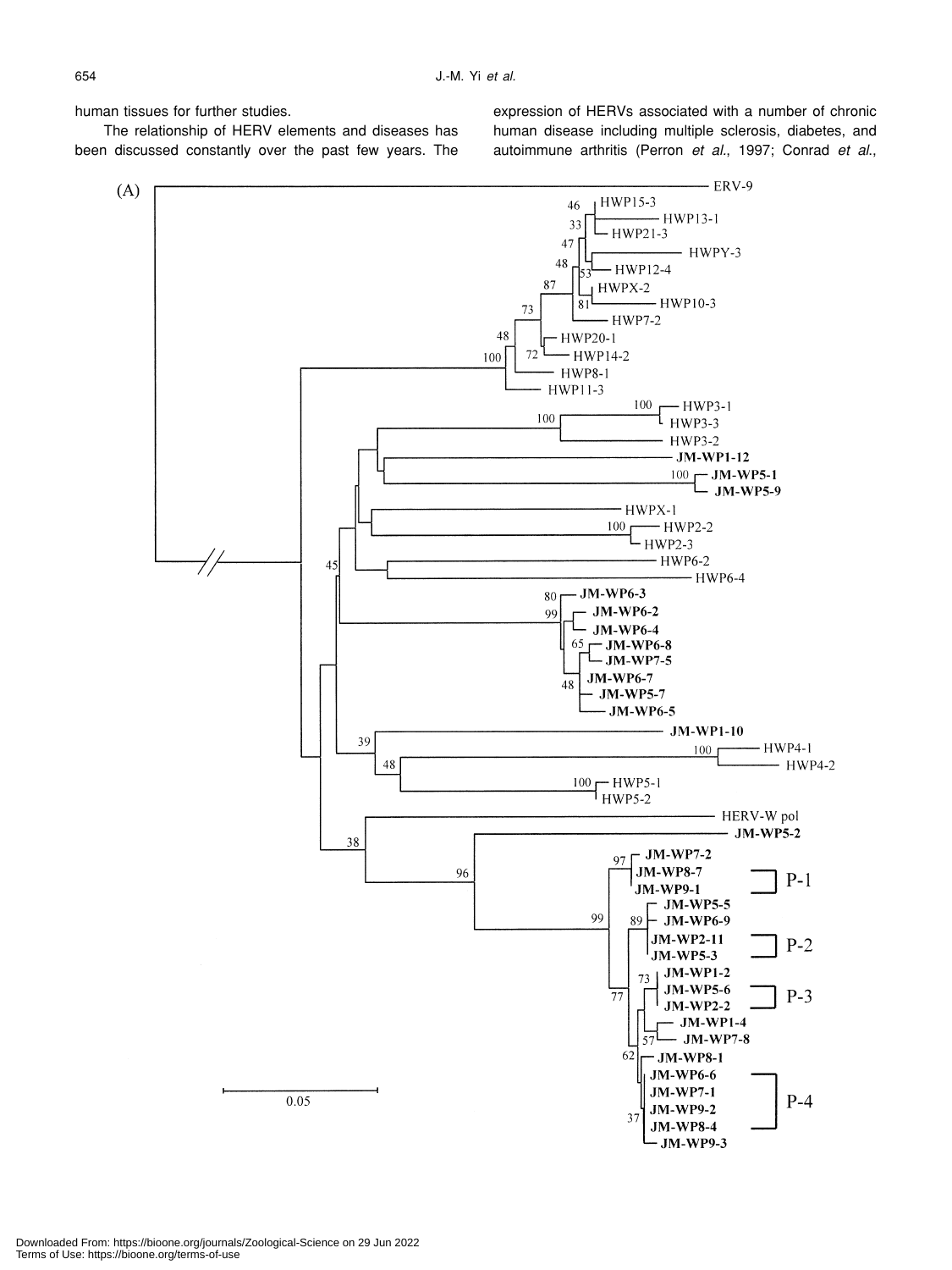

**Fig. 4.** Phylogenetic tree for *pol* gene sequences of HERV-W in human and Japanese monkey obtained by the neighbor-joining (A) and maximum parsimony methods (B). Identical sequences of HERV-W *pol* fragments from different monkey tissues were described as P-1, P-2, P-3, and P-4. Branch lengths are proportional to the distances between the taxa. The values at the branch points indicate the percentage support for a particular node after 100 bootstrap replicates were performed. ERV-9 was used as an outgroup.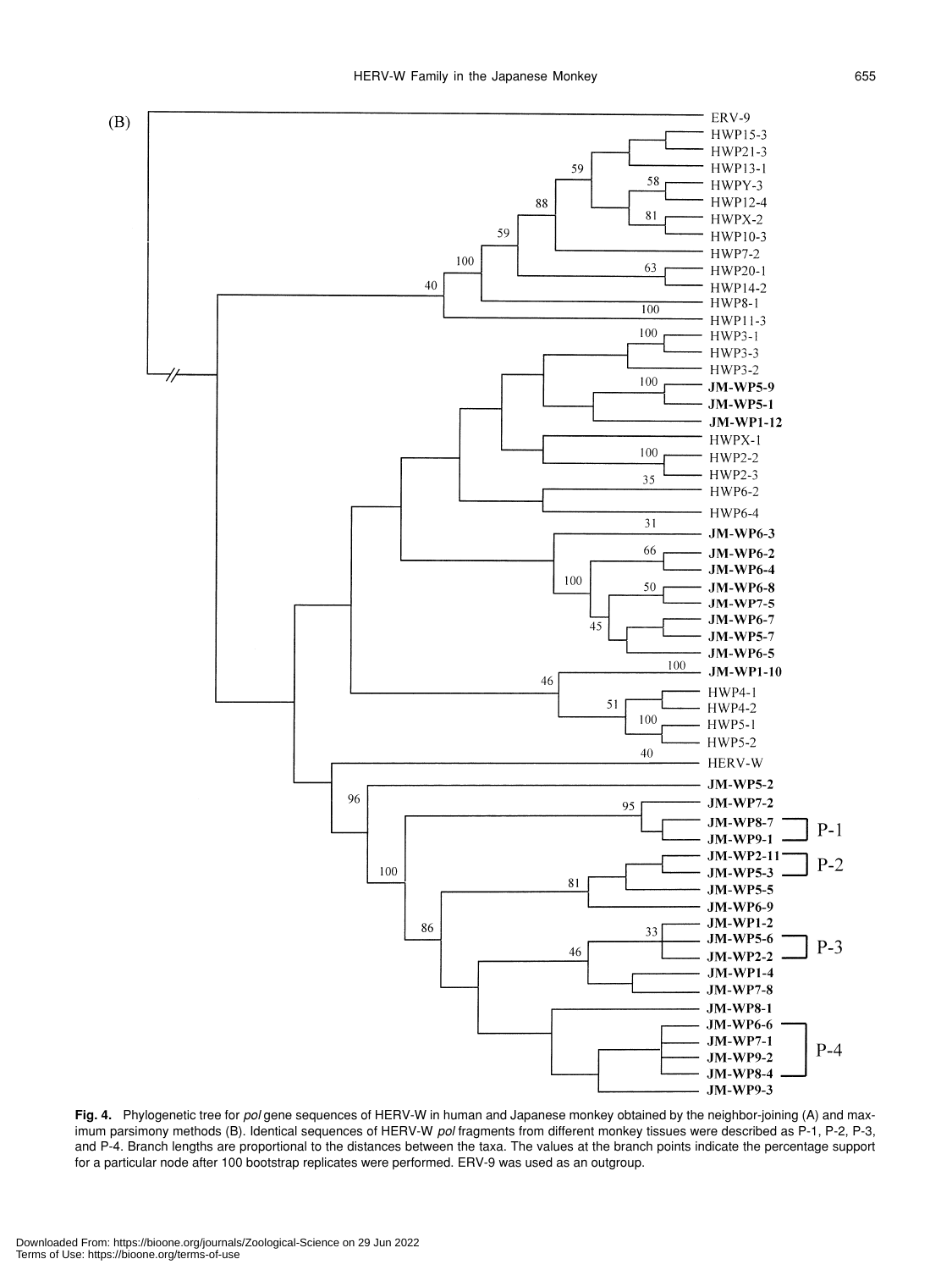1997; Nakagawa *et al*., 1997) is only speculative. HERVs have frequently been proposed as etiological cofactors in chronic diseases such as cancer, autoimmunity and neurological disease (Lower, 1999). Recently, retroviral sequences belonging to HERV-W family were identified in brain of individual with schizophrenia, increasing the possibility

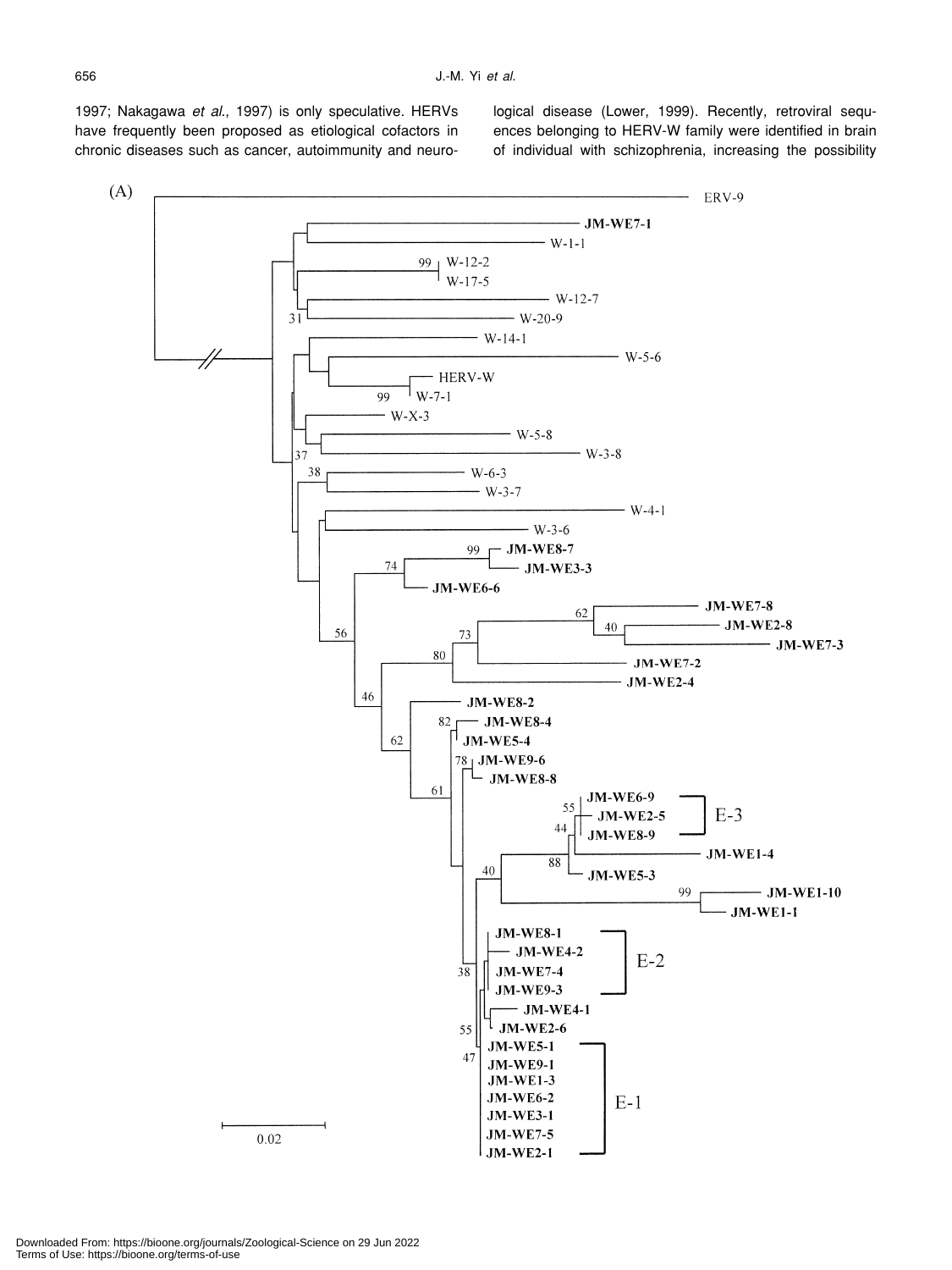

**Fig. 5.** Phylogenetic tree for *env* gene sequences of HERV-W in human and Japanese monkey obtained by the neighbor-joining (A) and maximum parsimony methods (B). Identical sequences of HERV-W *env* fragments from different monkey tissues were described as E-1, E-2, and E-3. Branch lengths are proportional to the distances between the taxa. The values at the branch points indicate the percentage support for a particular node after 100 bootstrap replicates were performed. ERV-9 was used as an outgroup.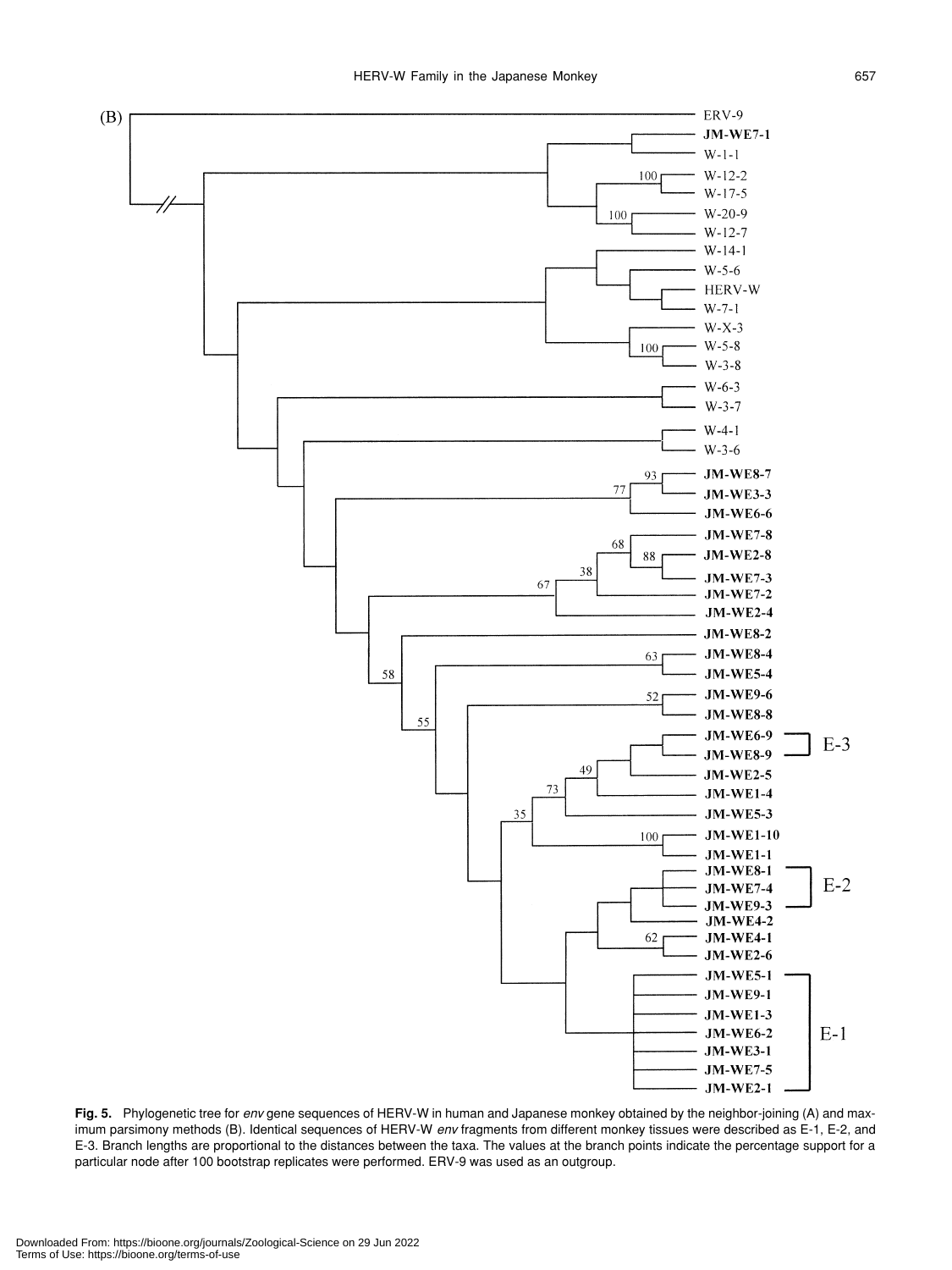that HERV-W family could be involved in human brain disease (Karlsson *et al*., 2001). To examine the role of HERV in human cancer, we have previously reported that HERV-W *env* gene sequences had been characterized in some human cancer cell lines (Yi *et al*., 2002). This report adds to the pathological knowledge of HERV family about diverse human disease including cancer. Here, identification of HERV-W gene sequences from various monkey tissues is first step to approach of understanding their biological role in monkey tissues. For further studies, comparative analyses between humans and monkeys are necessary in order to improve knowledge about the evolutional mechanism of HERV elements during primate evolution and their particular pathogenic role in various tissues related to diseases.

# **REFERENCES**

- Andersson AC, Venables PJ, Tonjes RR, Scherer J, Eriksson L, Larsson E (2002) Developmental expression of HERV-R (ERV3) and HERV-K in human tissue. Virology 297: 220–225
- Akopov SB, Nikolaev LG, Khil PP, Lebedev YB, Sverdlov ED (1998) Long terminal repeats of human endogenous retrovirus K family (HERV-K) specifically bind host cell nuclear proteins. FEBS Lett 421: 229–233
- Alliel PM, Perin JP, Goudou D, Bitoun M, Robert B, Rieger F (2002) The HERV-W/7q family in the human genome: potential for protein expression and gene regulation. Cell Mol Biol 48: 213–217
- Alliel PM, Perin JP, Pierig R, Nussbaum JL, Menard A, Rieger F (1998) Endogenous retroviruses and multiple sclerosis. II. HERV-7q. C R Acad Sci 321: 857–863
- Altschul SF, Madden TL, Schaffer AA, Zhang J, Zhang Z, Miller W, Lipman J (1997) Gapped BLAST and PSI-BLAST: a new generation of protein database search programs. Nucleic Acids Res 25: 3389–3402
- Blond JL, Beseme F, Duret L, Bouton O, Bedin F, Perron H, Mandrand B, Mallet F (1999) Molecular characterization and placental expression of HERV-W, a new human endogenous retrovirus family. J Virol 73: 1175–1185
- Blond JL, Lavillette D, Cheynet V, Bouton O, Oriol G, Chapel-Fernandes S, Mandrand B, Mallet F, Cosset FL (2000) An envelope glycoprotein of the human endogenous retrovirus HERV-W is expressed in the human placenta and fuses cells expressing the type D mammalian retrovirus receptor. J Virol 74: 3321–3329
- Boeke JD, Stoye JP (1997) Retrotransposons, endogenous retrovirus, and the evolution of retroelements. In "Retroviruses" Ed by JM Coffin, SH Hughes, HE Varmus, Cold Spring Harbor Laboratory, Cold Spring Harbor, NY, pp 343–435
- Conrad B, Weissmahr RN, Boni J, Arcari R, Schupbach J, Mach B (1997) A human endogenous retroviral superantigen as candidate autoimmune gene in the type I diabetes. Cell 90: 303–313
- Costas J (2001) Evolutionary dynamics of the human endogenous retrovirus family HERV-K inferred from full-length proviral genomes. J Mol Evol 53: 237–243
- Costas J (2002) Characterization of the intragenomic spread of the human endogenous retrovirus family HERV-W. Mol Biol Evol 19: 526–533
- de Parseval N, Casella J, Gressin L, Heidmann T (2001) Characterization of the three HERV-H proviruses with an open envelope reading frame encompassing the immunosuppressive domain and evolutionary history in primates. Virology 279: 558–569
- Frendo JL, Olivier D, Cheynet V, Blond JL, Bouton O, Vidaud M, Rabreau M, Evain-Brion D, Mallet F (2003) Direct involvement

of HERV-W Env glycoprotein in human trophoblast cell fusion and differentiation. Mol Cell Biol 23: 3566–3574

- Hughes JF, Coffin JM (2001) Evidence for genomic rearrangements mediated by human endogenous retroviruses during primate evolution. Nat Genet 29: 487–489
- International Human Genome Sequencing Consortium (2001) Initial sequencing and analysis of the human genome. Nature 409: 860–921
- Karlsson H, Bachmann S, Schroder J, McArthur J, Torrey EF, Yolken RH (2001) Retroviral RNA identified in the cerebrospinal fluids and brains of individuals with schizophrenia. Proc Natl Acad Sci USA 98: 4634–4639
- Kim HS, Hyun BH, Takenaka O (2002) Isolation and phylogeny of endogenous retrovirus HERV-F family in Old World monkeys. Arch Virol 147: 393–400
- Kim HS, Lee WH (2001) Human endogenous retrovirus HERV-W family: chromosomal localization, identification, and phylogeny. AIDS Res Hum Retroviruses 17: 643–648
- Kim HS (2001) Sequence and phylogeny of HERV-W *pol* fragments. AIDS Res Hum Retroviruses 17: 1665–1671
- Kowalski PE, Freeman JD, Mager DL (1999) Intergenic splicing between a HERV-H endogenous retrovirus and two adjacent human genes. Genomics 57: 371–379
- Kumar S, Tamura K, Jakobsen IB, Nei M (2001) MEGA2: molecular evolutionary genetics analysis software. Bioinformatics 17: 1244–1245
- Landry JR, Mager DL (2003) Functional analysis of the endogenous retroviral promoter of the human endothelin B receptor gene. J Virol 77: 7459–7466
- Leib-Mosch C, Brack R, Werner T, Erfle V, Hehlmann R (1986) Isolation of an SSAV-related endogenous sequence from human DNA. Virology 155: 666–677
- Lower R (1999) The pathogenic potential of endogenous retroviruses: facts and fantasies. Trends Microbiol 7: 350–356
- Mangeney M, de Parseval N, Thomas G, Heidmann T (2001) The full-length envelope of an HERV-H human endogenous retrovirus has immunosuppressive properties. J Gen Virol 82: 2515– 2518
- Mi S, Lee X, Li X, Veldman GM, Finnerty H, Racie L, LaVallie E, Tang XY, Edouard P, Howes S, Keith JC, McCoy JM (2000) Syncytin is a captive retroviral envelope protein involved in human placental morphogenesis. Nature 403: 785–789
- Nakagawa K, Brusic V, McColl G, Harrison LC (1997) Direct evidence for the expression of multiple endogenous retroviruses in the synovial compartment in rheumatoid arthritis. Arthritis Rheum 40: 627–638
- Perron H, Garson JA, Bedin F, Beseme F, Paranhos-Baccala G, Komurian-Pradel F, Mallet F, Tuke PW, Voisset C, Blond JL, Lalande B, Seigneurin JM, Mandrand B (1997) Molecular identification of a novel retrovirus repeatedly isolated from patients with multiple sclerosis. The Collaborative Research Group on Multiple Sclerosis. Proc Natl Acad Sci USA 94: 7583–7588
- Ponferrada VG, Mauck BS, Wooley DP (2003) The envelope glycoprotein of human endogenous retrovirus HERV-W induces cellular resistance to spleen necrosis virus. Arch Virol 148: 659– 675
- Schon U, Seifarth W, Baust C, Hohenadl C, Erfle V, Leib-Mosch C (2001) Cell type-specific expression and promoter activity of human endogenous retroviral long terminal repeats. Virology 279: 280–291
- Schulte AM, Lai S, Kurtz A, Czubayko F, Riegel AT, Wellstein A (1996) Human trophoblast and choriocarcinoma expression of the growth factor pleiotrophin attributable to germ-line insertion of an endogenous retrovirus. Proc Natl Acad Sci USA 93: 14759–14764
- Shiroma T, Sugimoto J, Oda T, Jinno Y, Kanaya F (2001) Search for active endogenous retroviruses: identification and charac-